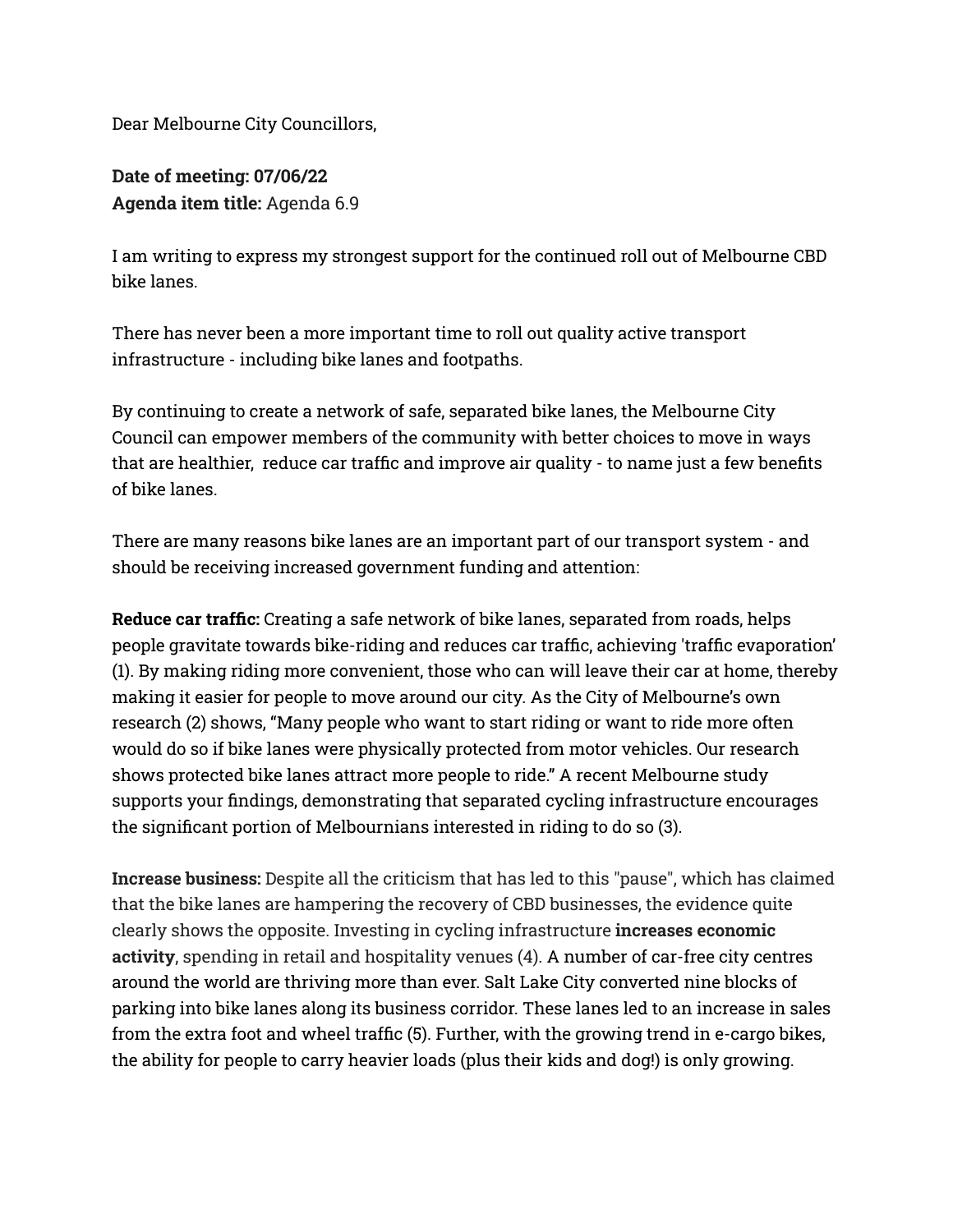**Improve safety for all road users:** Research indubitably demonstrates that implementing bike lanes enhances safety for not only people riding bikes but those driving and walking (6). This is because separated bike lanes have a car-traffic calming effect, enabling vehicles to move at safer speeds for everyone.

**Improving local air quality and health outcomes for communities:** Air pollution from cars, trucks and fossil-fuel powered buses is responsible for an estimated 1,700 deaths every year in Australia - larger than the national road toll (7). If more people rode to work or university instead of driving, we'd see a reduction in the number of Melbournians dying from air pollution.

**Improve accessibility:** Improving footpaths, bike lanes and public transport can make it easier for Australia's most vulnerable and marginalised groups to get around (8). These upgrades can be of particular benefit to older people, those living with a disability, low income households and migrant communities.

**Reduce emissions:** Personal transport is Australia's fastest growing source of emissions (9); and fluctuates between the second and third highest source (behind only energy and land use) (10). Bottom line: our cars are a major contributor to climate change and Melbournians need to be empowered to move in different ways wherever possible. The global climate science is clear: we need to increase active transport to reduce transport emissions. Local research tells us that more separated and dedicated infrastructure is required to move the great number of people from the *interested* category to actually taking up riding. Australia needs a national strategy to move away from petrol-guzzling cars to bike-riding, walking and zero-emissions public transport and electric vehicles. To pause these bike lanes would put Melbourne on the back-foot, set to become stuck in the past as Australian cities implement innovative and intelligent transport solutions.

## **Reduce the cost of living as fuel prices rise and inflation rise while wages stagnant:**

Bike-riding and walking are the cheapest travel options (11), and improved infrastructure allows more Melbournians to experience these benefits .

To conclude, I am extremely alarmed to see Melbourne City Council considering pausing the roll out of critical infrastructure for the precedent it sets and for the message it sends across Melbourne, interstate and even abroad.